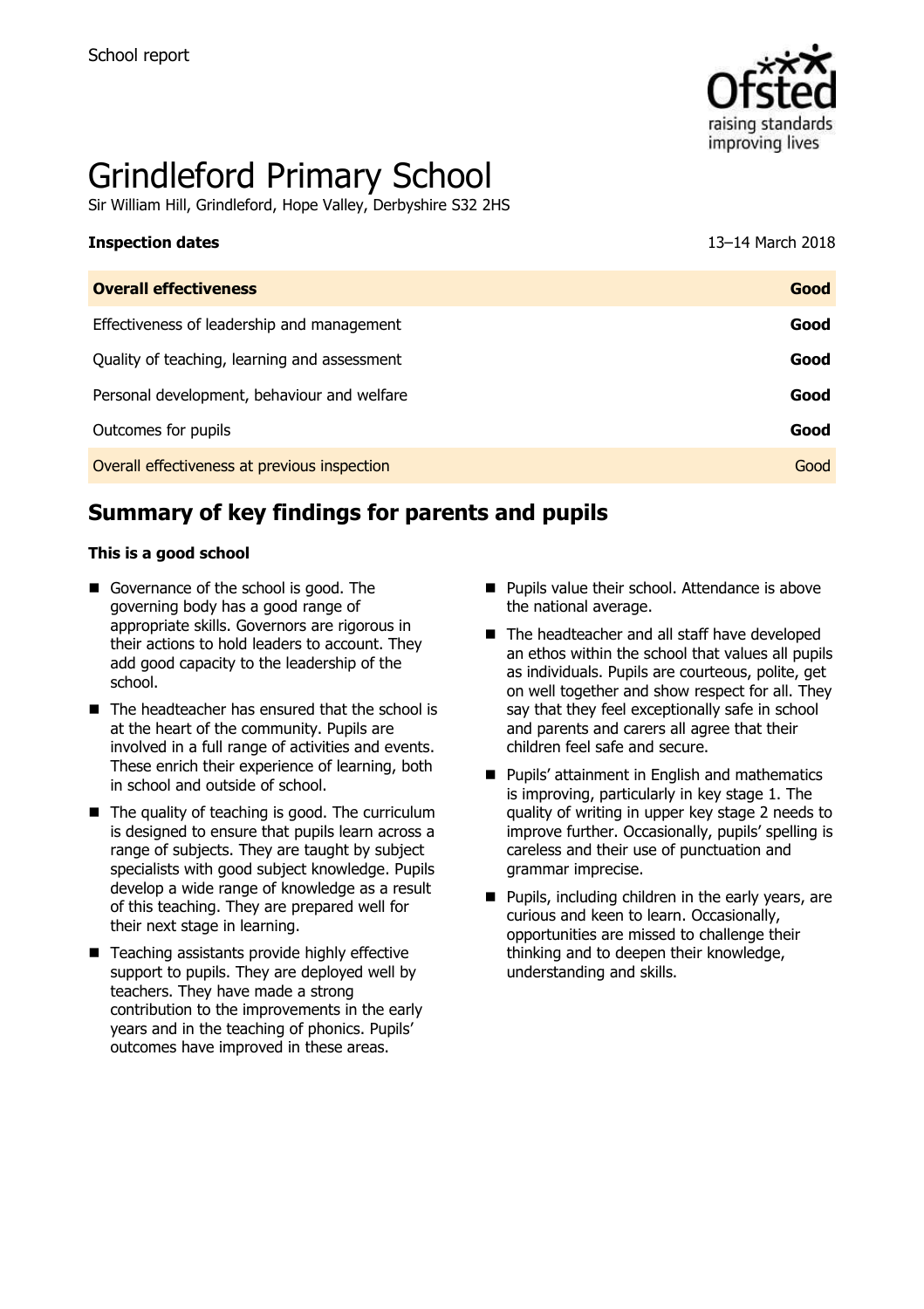

# **Full report**

## **What does the school need to do to improve further?**

- **IMPROVE the quality of teaching, learning and assessment by ensuring that:** 
	- the accuracy of pupils' writing continues to improve, particularly in upper key stage 2.
- **Ensure that a greater proportion of pupils achieve at a greater depth and that they are** appropriately and consistently challenged in their lessons.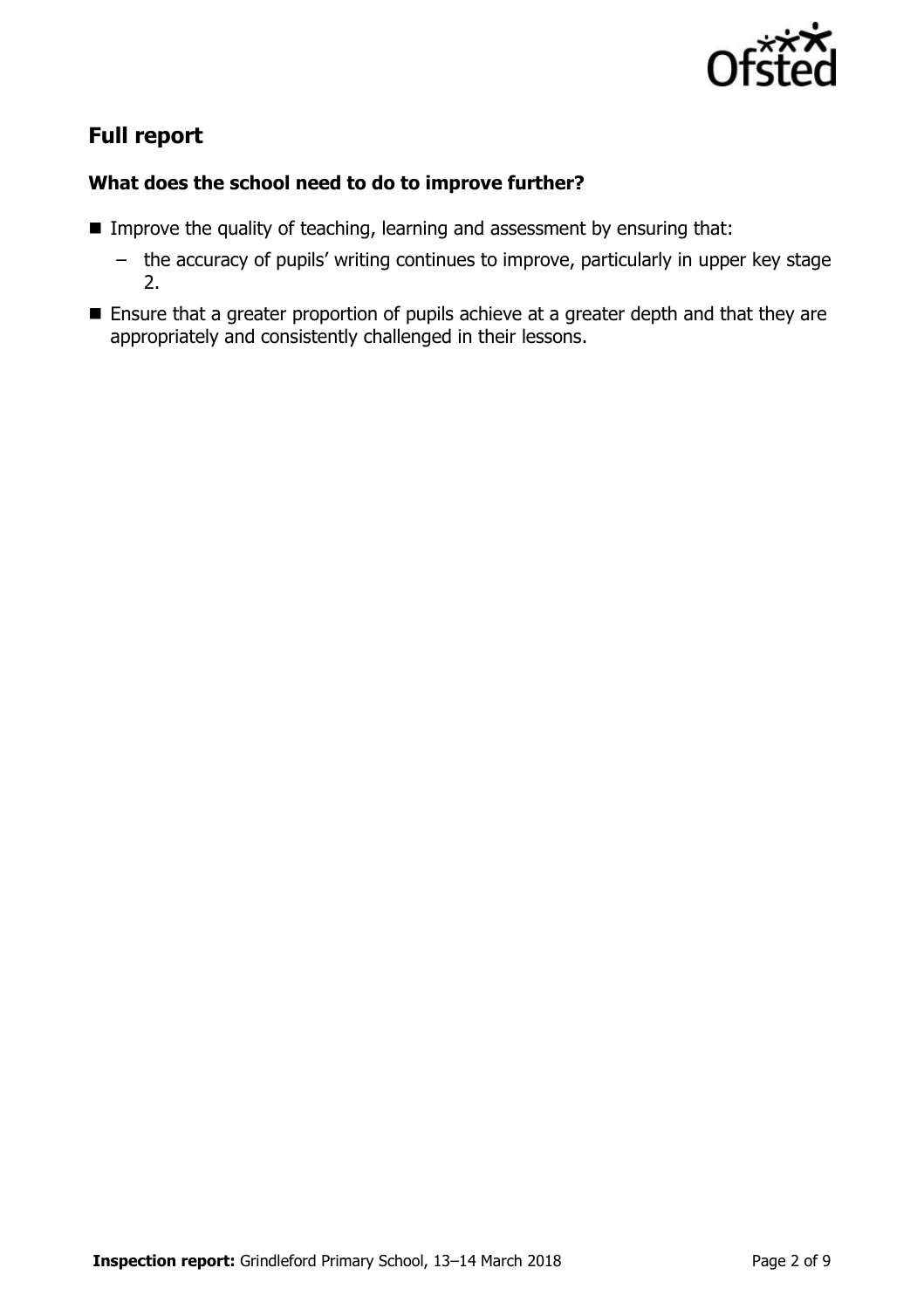

# **Inspection judgements**

#### **Effectiveness of leadership and management Good**

- The headteacher is keen to inspire pupils' love of learning. With other leaders, she has established a broad, balanced and creative curriculum that is taught by subject specialists. Pupils said that they enjoyed their lessons and appreciated the efforts of their teachers.
- Leaders ensure that pupils gain many opportunities to promote their social, spiritual and moral development. On the day of the inspection, pupils in Year 5 and Year 6 were involved in a full day of outdoor learning. This extended their knowledge of local history, geography and science. Pupils have opportunities to visit different places of worship. They learn about cultures and religions that are different to their own. Links with local groups, including the church, are strong and pupils enthusiastically embrace opportunities to raise funds to support local charities. Parents said that they valued the school. They liked that it is in 'the heart of the community'. They said they felt their child benefited from attending such a school.
- Appropriate performance management is in place. Staff are keen to improve their skills. Every effort is made to ensure that members of staff receive the training they need to become still more effective. There are valuable links with other local schools. For example, staff have worked with a local school cluster to improve the accuracy of assessment across key stages 1 and 2. The accuracy of assessment has subsequently improved.
- The PE and sport premium for primary schools has been used well to provide additional activities for pupils, as well as training and support for staff. A full range of activities are accessed by pupils, as are clubs and teams. Residential occasions further enhance pupils' experiences. All pupils who responded to Ofsted's online survey said that they believed that their school encourages them to look after their physical health.
- Leaders have a good understanding of the progress that pupils in each class make. Pupils are known well by leaders and by teachers. Teachers are held to account for underachievement to ensure that pupils achieve as they should. Leaders are aware of the need to improve the progress of the most able pupils.
- The local authority adviser has been effective in supporting leaders' strategic planning. Leaders have an accurate view of the strengths of the school and the areas that need to improve further. They use this to set their priorities in the school improvement plan.

#### **Governance of the school**

- The governing body is newly established. Governors are highly skilled, keen and committed to ensure that this small community school is a good school.
- Governors undertake regular activity with leaders to check the impact of teachers' work. For example, close scrutiny of pupils' writing has been undertaken, to check that teachers' actions are having the impact needed. The quality of pupils' writing, particularly in key stage 1 and lower key stage 2, is improving.
- There are significant budget challenges for the school. Governors are showing effective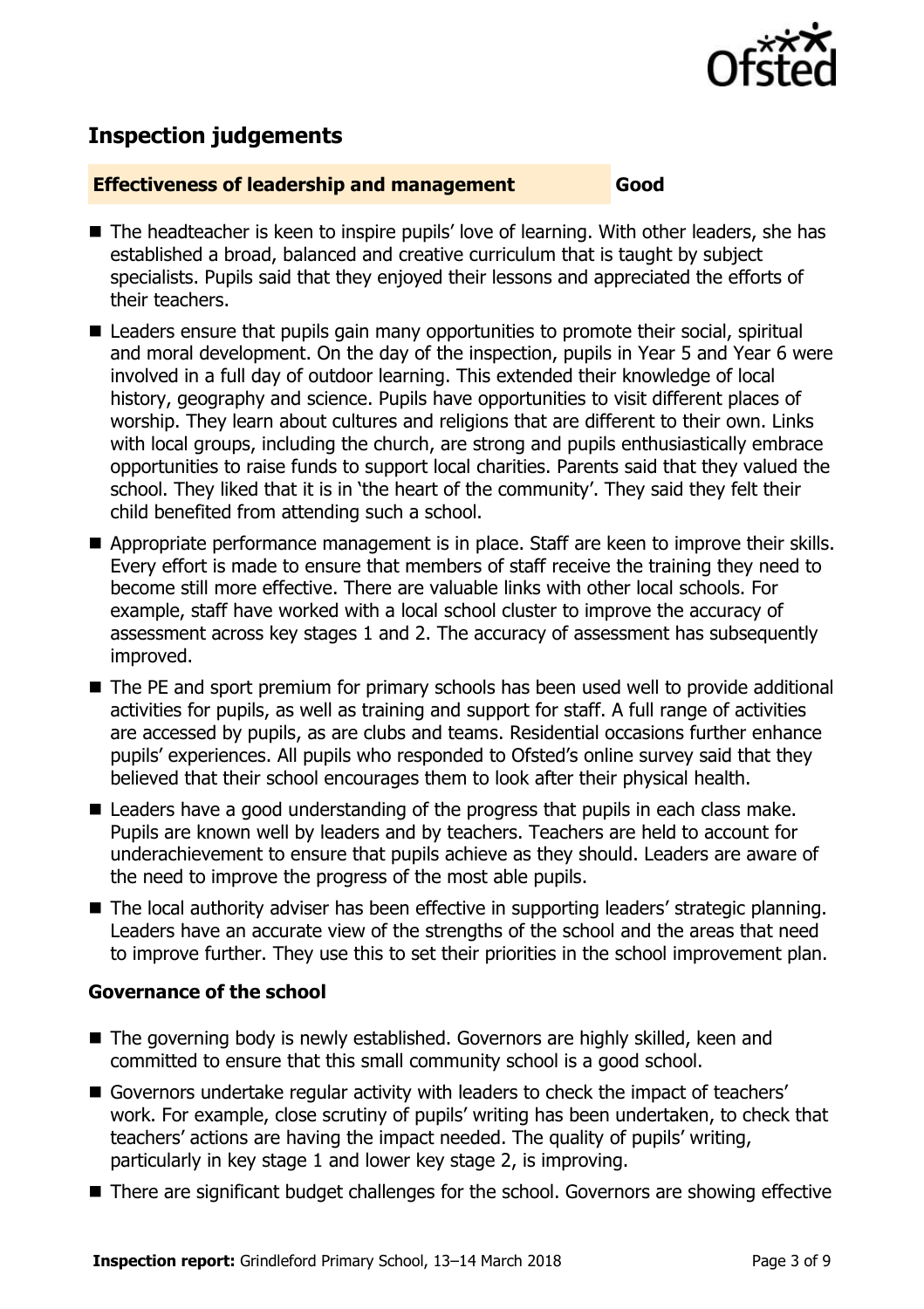

leadership in the management of this and related issues.

Governors have a good understanding of many of the strengths and the areas that need to improve further.

## **Safeguarding**

- $\blacksquare$  The arrangements for safeguarding are effective.
- Leaders and all staff know pupils and their families extremely well. Parents said that they valued the ability to approach teachers if they have a concern or a problem relating to their child. They said that any issues were dealt with promptly and appropriately. One parent said that their child was 'positively thriving' within this school community.
- Safeguarding training is regular and is attended by all staff and governors. Appropriate checks are made when staff are recruited to the school and records are appropriately kept by the school business manager.
- The most vulnerable pupils receive a great deal of care and timely support, including external help where needed. Pupils often make progress as a result of this high-quality support.
- The safeguarding policy is well understood by all staff and is appropriate. All pupils that the inspector spoke with, and those who responded to Ofsted's online survey, said that they felt safe in school. All said that they felt valued by their teachers and had many people to whom they could turn if they needed help. They particularly appreciated the quiet spaces provided within school that they could go to if they needed a little 'time out'.
- Safeguarding arrangements within the early years are effective. Statutory welfare requirements are met.

#### **Quality of teaching, learning and assessment Good**

- Teachers ensure that pupils have many opportunities to develop their writing across a range of subjects. In the early years, pupils work on a variety of activities to develop their fine motor skills, spell simple words and write basic sentences. Inspectors observed children confidently writing a letter and addressing the envelope to a farmer in the story they had just read. Pupils in key stages 1 and 2 write for a variety of audiences and in a variety of contexts. Pupils have opportunities to write independently and at length. At times, pupils' writing in upper key stage 2 is not precise or accurate enough.
- **Pupils are taught a full range of subjects by teachers who are subject specialists and** have strong subject knowledge. For example, they relish the opportunity to develop their information and communication technology skills, including coding. They apply this learning to produce work of quality, including filmmaking, blogs and formal presentations. In Spanish, they build the confidence to speak in a language different to their own. They are familiar with the language of grammar and how it is used in different languages. Pupils said that they attended a 'nice school where they have the chance to learn a lot of things!'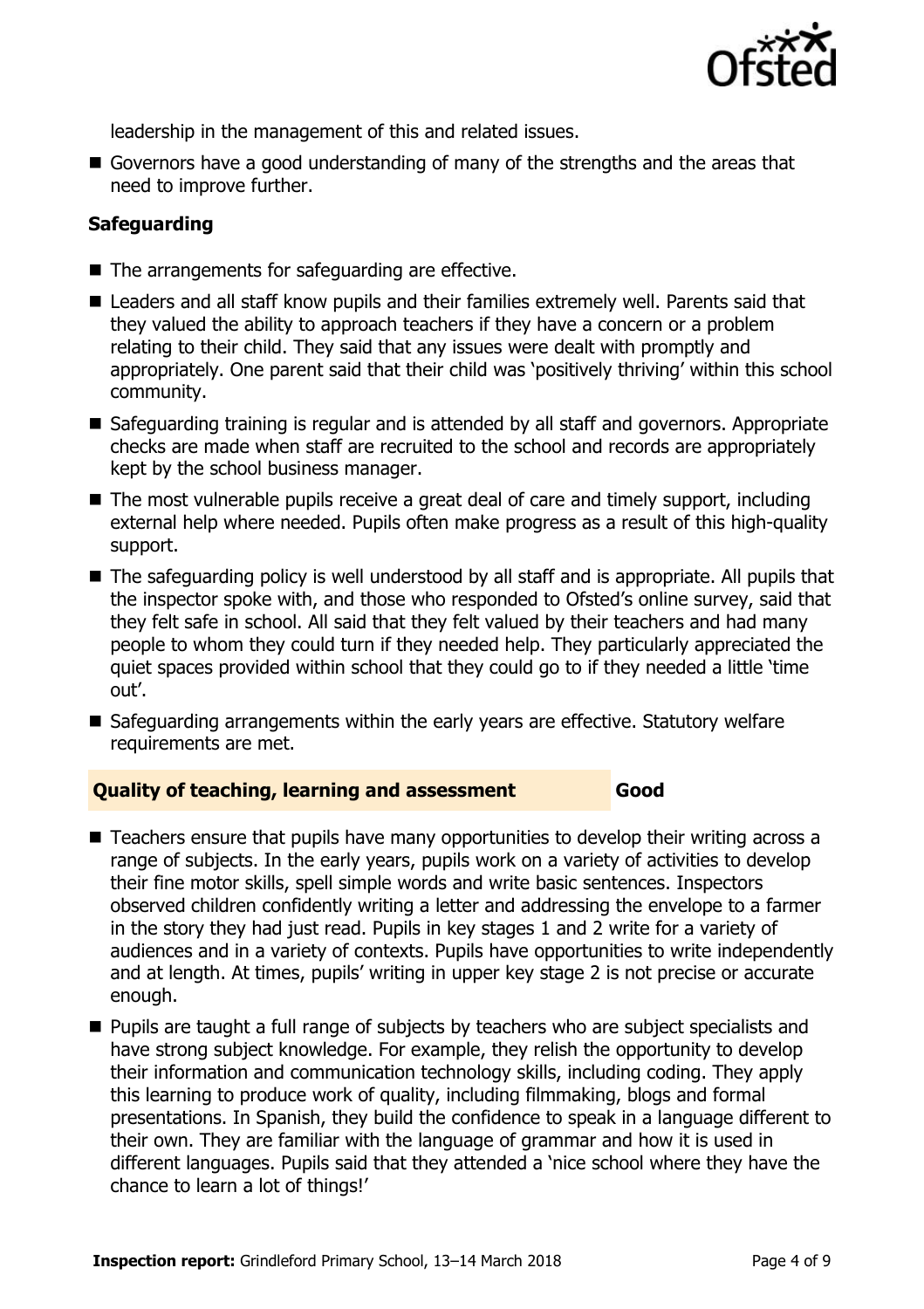

- Teachers use a variety of approaches to spark pupils' interests. In class 1, pupils enjoyed developing their knowledge of adjectives and conjunctions by investigating a selection of toy dinosaurs. In class 2, pupils were enthusiastically 'clapping out' the rhythms of their own haiku poetry. In class 3, pupils returned from their outdoor learning day, full of enthusiasm about their knowledge of local history and the nature within the local landscape.
- **Phonics skills are taught well. Adults model phonemes and they check carefully that** individual pupils are blending and segmenting accurately. Teachers and teaching assistants work successfully to ensure that pupils who may fall behind gain the help needed to catch up.
- Teaching assistants are highly effective in their role. They have good subject knowledge and are able to provide clear explanations that help pupils to work increasingly independently. The pupils they support make accelerated progress as a result of their high-quality work.
- The vast majority of parents who responded to Ofsted's online survey, Parent View, believe that their child is taught well and that they receive appropriate homework.
- Pupils' writing in key stage 2 is often imaginative. Pupils know how to create the atmosphere or effect they want by choosing carefully the vocabulary they use. However, on occasions, careless mistakes, particularly in spelling, mar their work.
- **Pupils are curious and keen to learn. At times, opportunities are missed in lessons to** deepen their knowledge and understanding further, including in the early years. For example, in mathematics, pupils do not have enough opportunities to develop their problem-solving skills. In the early years, adults do not always set work that is sufficiently challenging to ensure that children make consistently good progress, particularly when they are learning outdoors.

#### **Personal development, behaviour and welfare Good**

## **Personal development and welfare**

- **Personal development and welfare is good.**
- Leaders ensure that pupils take part in a vast range of activities, within school and outdoors, to broaden their experiences. They learn to be part of a team, stay safe in unusual situations and develop physical confidence. Parents commented that this is a particularly strong feature of the school.
- **Pupils appreciate the many ways in which they are taught to keep themselves safe and** healthy. This includes advice as to how to eat healthily. The school cook helps to put this learning into practice by ensuring healthy food for pupils to enjoy. Pupils were keen to inform the inspector of the ways in which they are taught to keep safe online. They said they appreciated this and that it had made them more aware of the dangers they could face now and in the future.
- Pupils said that bullying 'just didn't happen'. They said that any 'falling out' would be dealt with quickly by their teachers but, again, the incidences of this were rare. Behaviour logs indicate that any issues are dealt with appropriately.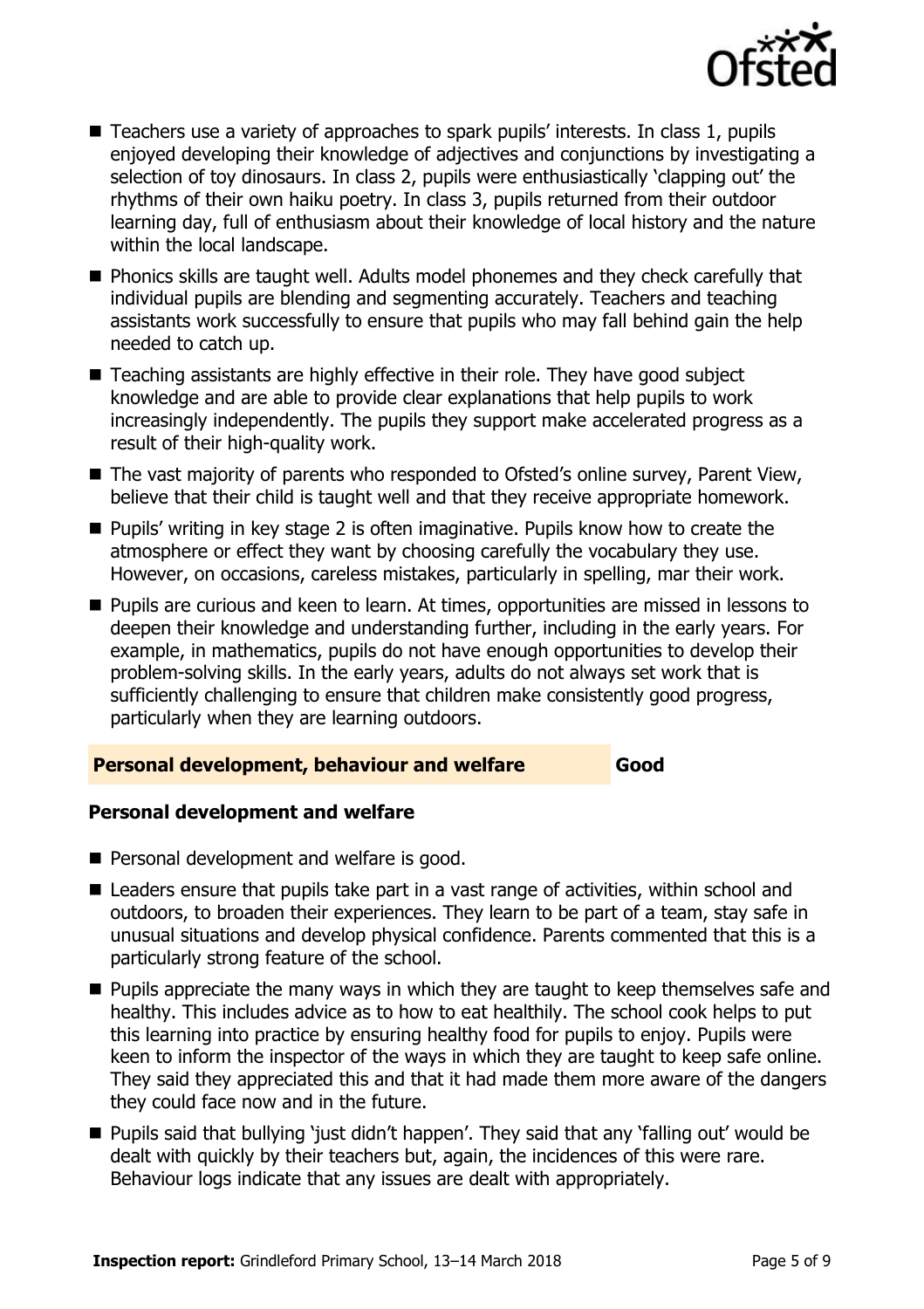

## **Behaviour**

- The behaviour of pupils is good. Pupils are respectful of their teachers and of each other. Older pupils take great pride in looking after younger children. They are positive role models. Around school, pupils are polite they greet each other sensibly and happily. They are curious and keen to welcome visitors.
- **Pupils value their school. Current pupils' attendance is above the national average.** Many said that they 'loved coming to school'.
- **Pupils confidently work together in lessons. They cooperate with and help each other.** They are unafraid to answer teachers' questions or voice their opinions or ideas in front of their peers. Many are self-assured learners.
- Teachers creatively ensure that pupils' work is celebrated and rewarded. In classrooms, displays of pupils' achievement are evident. Pupils regularly receive rewards to commend the quality of their work. Pupils greatly appreciate the recognition and celebration of their achievements.
- On occasion, when pupils are not challenged as they could be by the activities they have been set, they lose their focus and this leads to silliness. This slows the pace of learning.

#### **Outcomes for pupils Good**

- Children's attainment in the early years improved in 2017. Further improvement is evident in literacy and mathematics. Leaders' assessment information indicates that a greater proportion of children will achieve a good level of development in 2018.
- The proportion of pupils achieving the expected standard in phonics increased in 2017 and met the national average. Leaders' information, and pupils' work, indicate that pupils are currently showing better phonics skills than in the past.
- In 2017, the proportion of pupils achieving the expected standard, or higher, in mathematics at the end of key stage 1 was greater than the national average. Attainment in writing was in line with the national average. Leaders' information, the high-quality of work in pupils' books and evidence within lessons indicate that current pupils' achievement is continuing to improve.
- In 2017, pupils in key stages 1 and 2 made average progress. A greater proportion of current pupils are making better progress than this. Leaders said that teachers have a better understanding of the new curriculum; consequently, the quality of their teaching has improved and pupils are making better progress. Leaders are aware that the progress of the most able pupils needs to accelerate further. In 2017, not enough pupils attained the higher standards in key stage 1 and in key stage 2 assessments.
- In 2017, the proportion of Year 6 pupils who achieved the expected standard in reading, writing and mathematics combined was below the national average.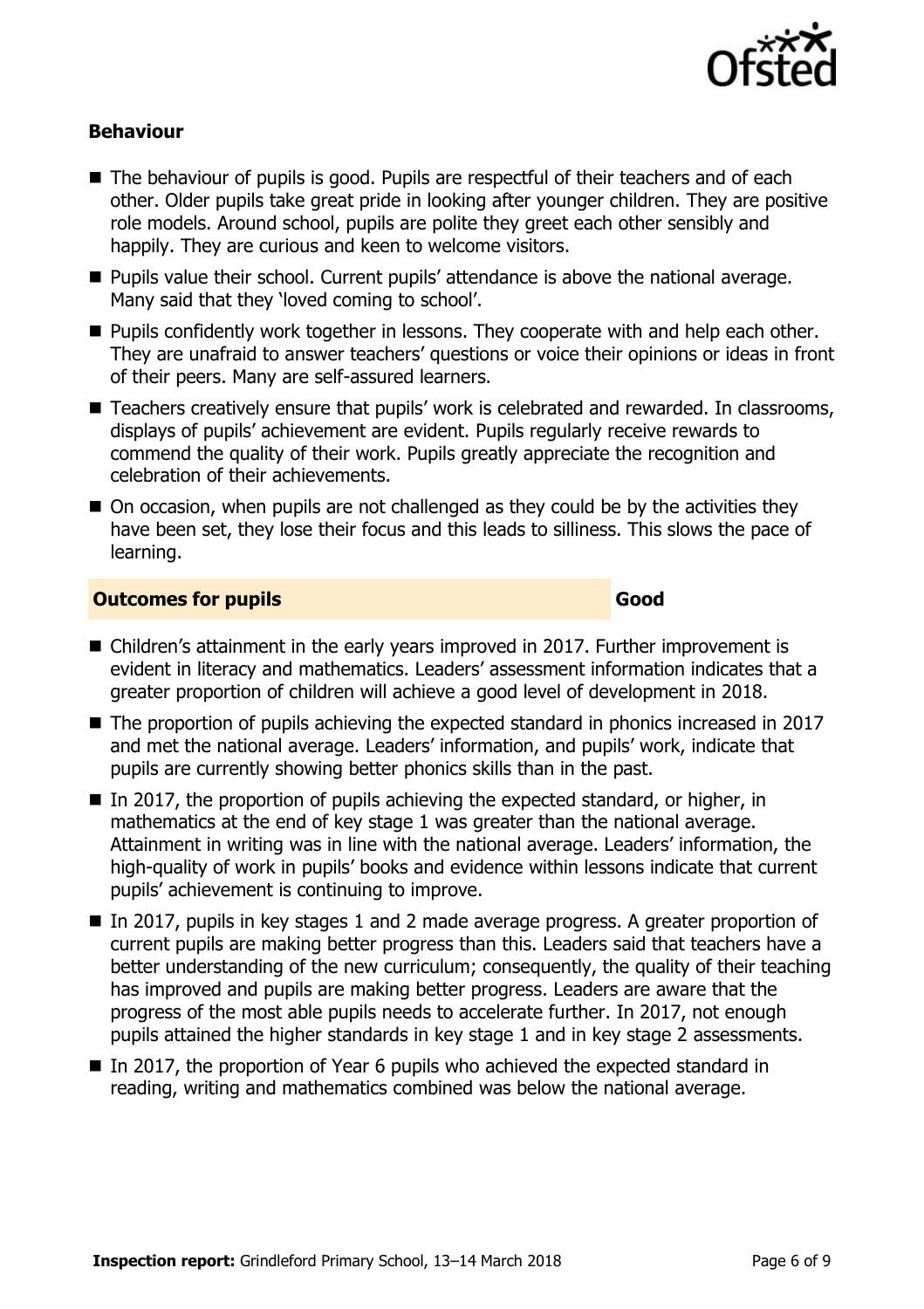

# **School details**

| Unique reference number | 112550     |
|-------------------------|------------|
| Local authority         | Derbyshire |
| Inspection number       | 10047867   |

This inspection of the school was carried out under section 5 of the Education Act 2005.

| Type of school                      | Primary                                        |
|-------------------------------------|------------------------------------------------|
| School category                     | Maintained                                     |
| Age range of pupils                 | 4 to 11                                        |
| Gender of pupils                    | Mixed                                          |
| Number of pupils on the school roll | 59                                             |
| Appropriate authority               | The governing body                             |
| Chair                               | Barbara Kwiecinski                             |
| <b>Headteacher</b>                  | Leonie Hill                                    |
| Telephone number                    | 01433 630528                                   |
| Website                             | www.grindlefordprimaryschool.co.uk/            |
| <b>Email address</b>                | headteacher@grindlefordprimaryschool.co.<br>uk |
| Date of previous inspection         | 24 February 2015                               |

## **Information about this school**

- This is much smaller than the average-sized primary school. At the time of the inspection, there were no disadvantaged pupils attending the school.
- The number of children within each key stage and in the early years is small.
- **Pupils learn within three classes.**
- The headteacher is currently undertaking the leadership of the early years. The early years leader is on maternity leave.
- The number of pupils who have special educational needs and/or disabilities is too low to report on in specific terms as there is a risk of identifying individuals.
- The number of children within the early years is too low to report on as there is a risk of identifying individuals.
- The vast majority of pupils are of White British heritage.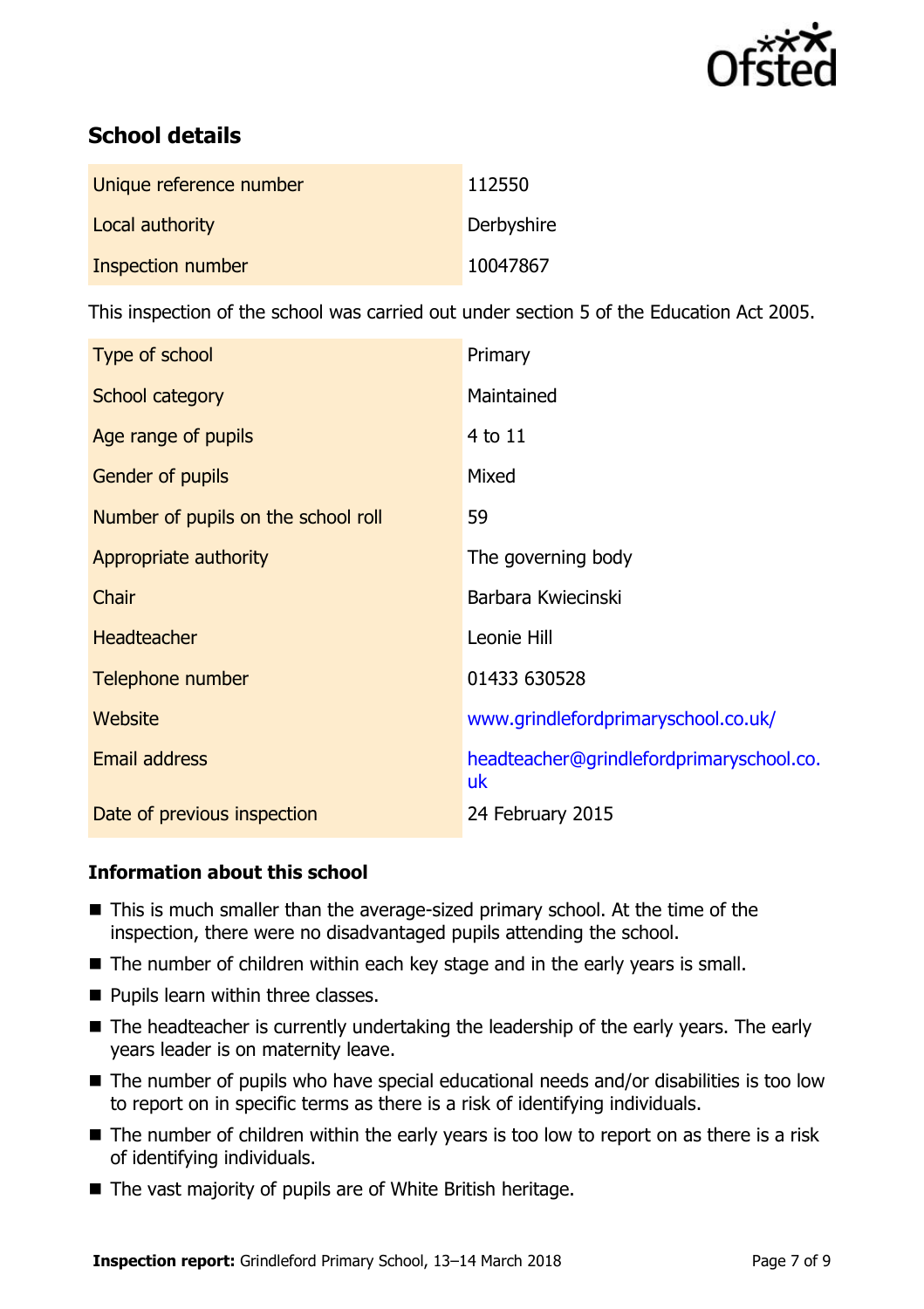

# **Information about this inspection**

- The inspector observed learning in all classes, all of which were seen jointly with the headteacher. During lesson observations, the inspector sampled pupils' books and talked to pupils in order to evaluate the quality of their learning over time.
- The inspector observed the behaviour of pupils at breaktime and lunchtime and as they moved around the school.
- The inspector, along with the headteacher, scrutinised in detail a range of pupils' books in a range of subjects. The inspector looked particularly at the quality of pupils' writing across the school.
- The inspector held a number of meetings with the headteacher, middle leaders, the vice-chair of governors and five members of the governing body. A telephone conversation was held with the headteacher who provides school improvement advice to the school on behalf of the local authority.
- The inspector spoke with pupils in meetings, in lessons and around the school. The inspector met formally with a group of key stage 2 pupils.
- The inspector looked at a wide range of the school's documentation, including the school's evaluation of its own performance, data on pupils' attainment and progress, attendance and behaviour records, safeguarding procedures, minutes of the governing body meetings, and curriculum detail. The inspector also reviewed local authority reports.
- The inspector spoke with a Derby local authority adviser.
- The inspector took account of the 48 responses to Ofsted's online questionnaire, Parent View, and the 30 responses to the online questionnaire for pupils.

## **Inspection team**

Jayne Ashman, lead inspector **Her Majesty's Inspector**